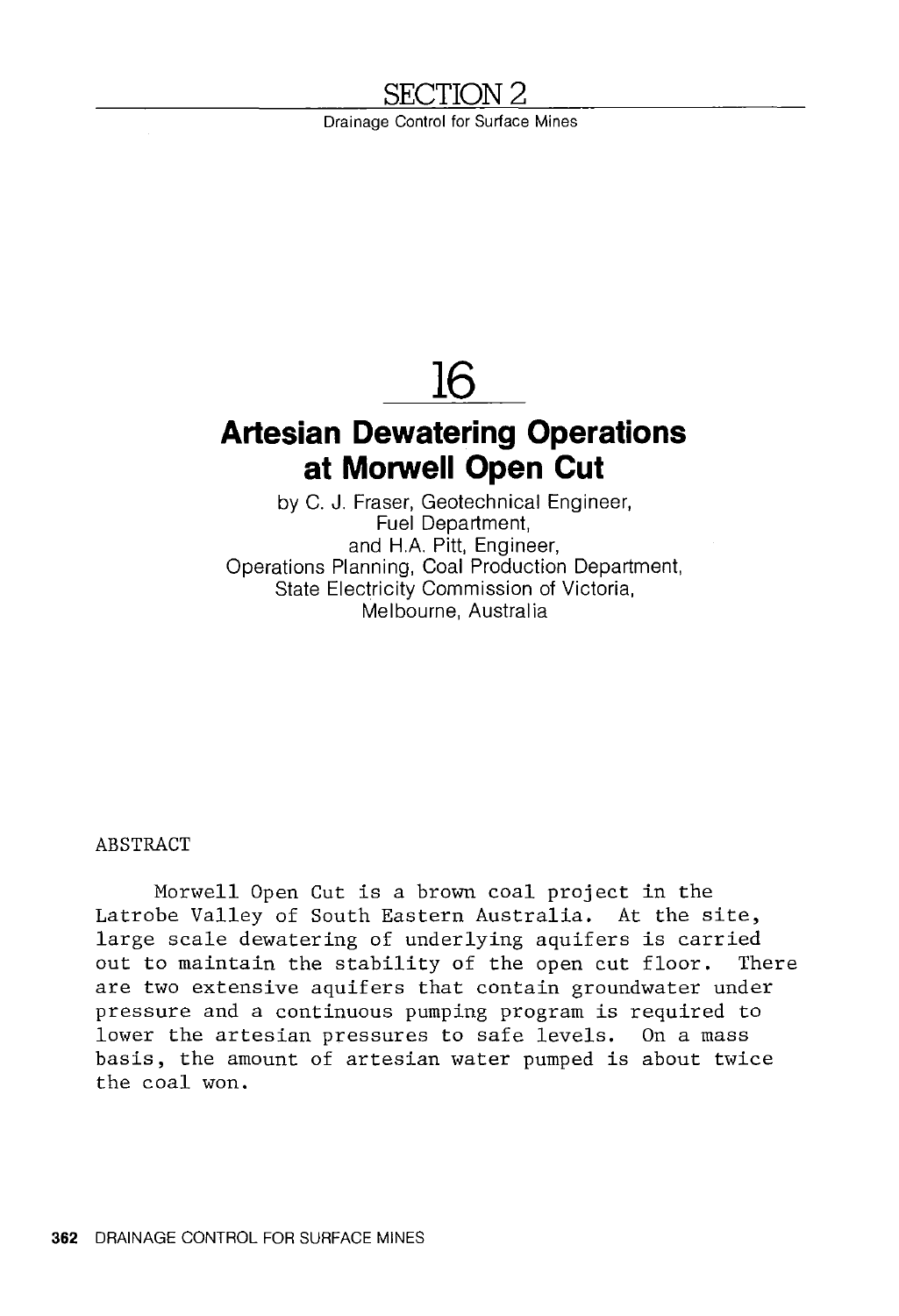This paper briefly describes the hydrogeology of the situation, the requirements to prevent excessive floor heave, the dewatering operations, surveillance procedures, and pump and bore installations.

The problems and consequences of the dewatering operations are also reviewed. These include the dependence of the coal winning operations on the continuous dewatering of the aquifers and the extensive subsidence of the sediments of the Latrobe Valley resulting from the regional drawdown effects.

## INTRODUCTION

Morwell Open Cut is a brown coal project located in the Latrobe Valley of Victoria, Australia (Figure 1). The brown coal is excavated to supply fuel to the Hazelwood Power Station (1600 MW) and Morwell Power Station (135 MW) which provide much of Victoria's base load electricity. Coal production from the open cut is currently running at about 16 million tonnes per annum.

Overburden at the site is generally less than 20 m deep and development is to the full depth of an upper coal seam ranging between 100 m and 120 m thickness within the open cut. Bucket wheel dredgers and one bucket ladder dredger operating on faces up to 25 m in height are used to supply coal via conveyors to bunkers of limited capacity. Overburden is transferred to an external dump. The dredgers move along parallel operating benches loading onto movable face conveyors. The open cut has been developed with multiple parallel operating faces to the west and is now going through a pivot operation to swing the development to the south-west.

The initial opening up of the site commenced in the 1950s. By 1960 bores were established in the open cut and dewatering of an underlying aquifer commenced, initially with free flow bores, but later with pumping bores as the depth of the excavation increased. It was required to lower the pressure of the artesian groundwater to maintain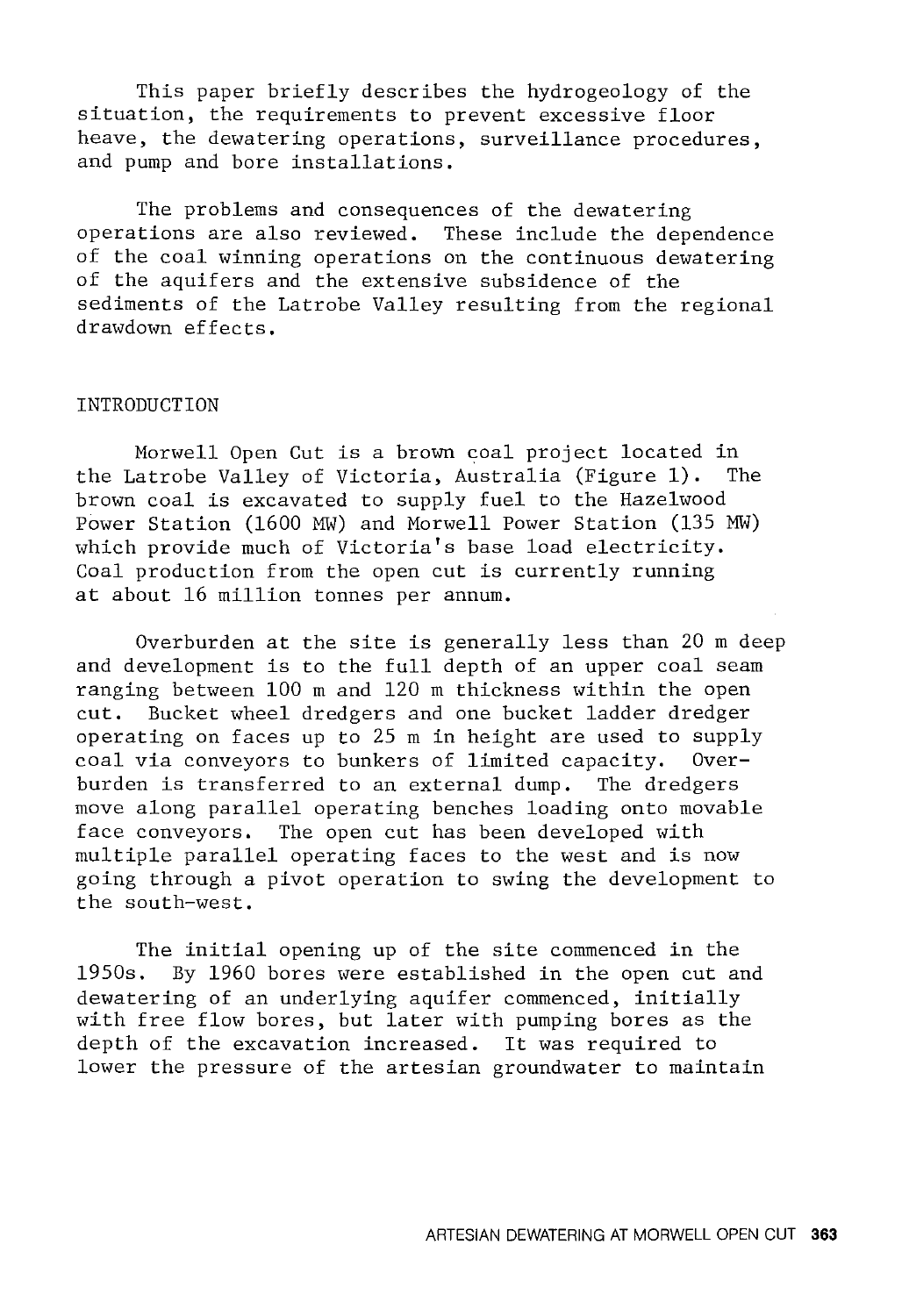stability against excessive floor heave as done at the Neyveli lignite mine, India (Vogt **(1)).** However, by 1969 the development was approaching the base of the coal seam and floor heave together with uncontrolled flows of artesian water emerging through tension cracks in the base were experienced. Subsequent investigations revealed the significance of a deeper and more extensive aquifer. Since 1969 water has been extracted from both aquifers peaking for a short time in 1973 at 1350 l/s (refer appendix for units). Currently, the mass of artesian water pumped is about twice the mass of coal won.

It is postulated that, if the pressure of the artesian waters is not maintained at a safe level, excessive floor heave would result, flooding by water and sand slurry would occur and large batter movements could develop due to the loss of toe support.

This paper describes the artesian dewatering operations at Morwell Open Cut and discusses the methods used, the requirements for stability, and the problems associated with the dewatering program.



Figure 1 - Gippsland Basin and Locality Plan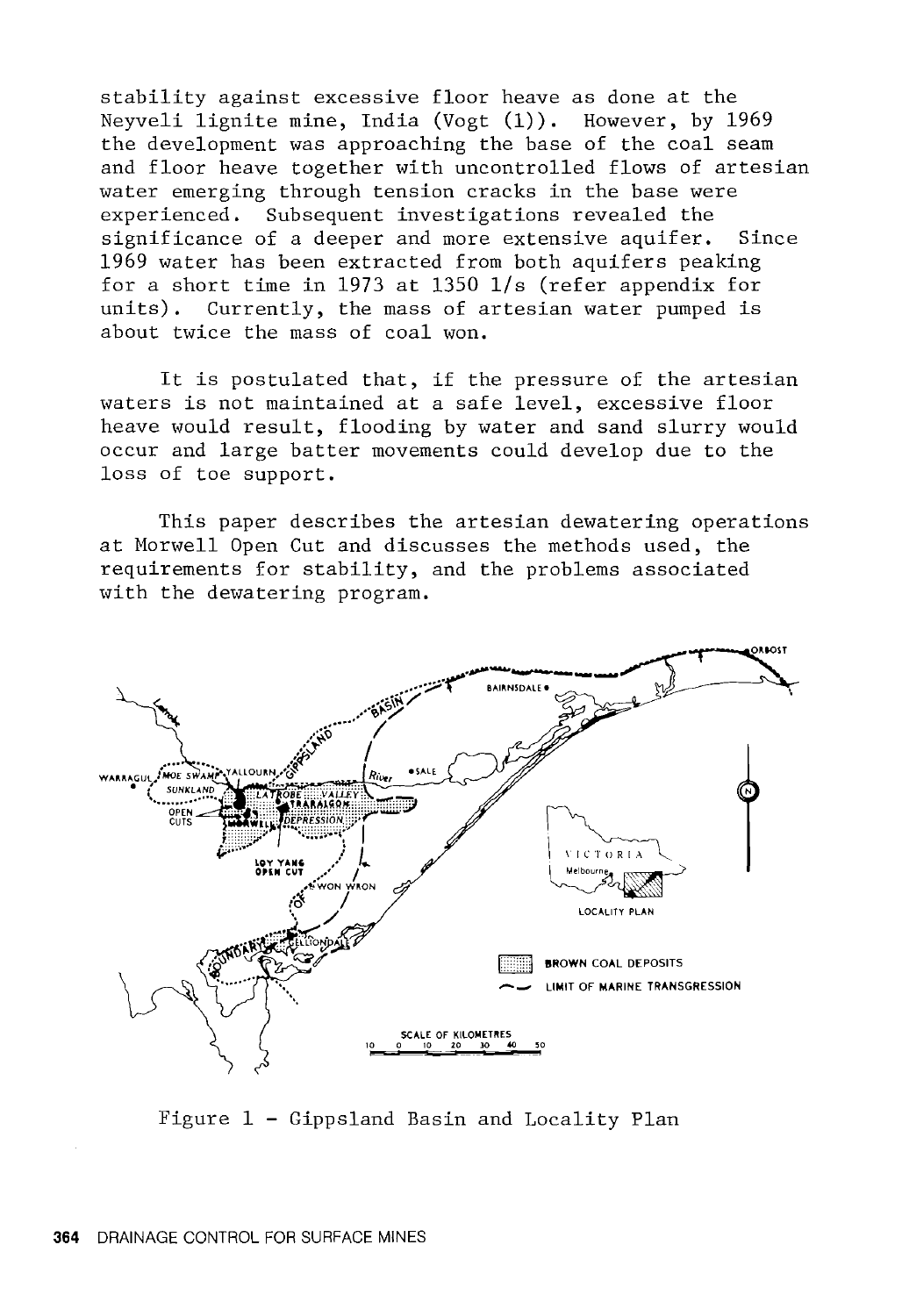#### GEOLOGY

The Latrobe Valley depression comprises up to 700 m of Tertiary sediments including thick brown coal seams at shallow depth, together with occasional basaltic flows. The depression exists at the western end of the Gippsland Basin (Figure 1) which is one of the coastal artesian basins of Australia. The stratigraphy and structure of the Latrobe Valley coal measures have been described by Gloe (2). The stratigraphy is complicated by numerous splits in the depositional sequence and later major structural events.

In the Morwell area, the Tertiary sequence lies unconformably on a Mesozoic basement. The sequence commences with the Hazelwood Formation which comprises up to 150 m of sediments interbedded with minor basalt flows. The sediments include clays and sands with up to 45 m of gravels towards the base.

The Hazelwood Formation is overlain by the Morwell Formation which includes two major coal seams separated by an interseam of clay and sand. The lower coal seam, named the Morwell 2 seam, is about 50 m thick in the area of the open cut. The upper coal seam (Morwell 1 seam) has a maximum thickness of 165 m just south of Norwell township, but, due partly to tilting and erosion, gradually thins to the south and west. It is this coal seam that is excavated by the Morwell Open Cut. The interseam separating the two coal seams has a thickness of approximately 30 m.

The sequence is terminated with the Haunted Hill Gravels. This deposit consists of sands and clays of Pliocene age that unconformably overlie the Morwell Group. It is less than 20 m thick in the area of the open cut. The stratigraphy of the site is shown in Figure 2.

The coal seams are strongly jointed with near vertical joints that fully penetrate the seams. The orientation of the joints clearly indicates their tectonic origin. They are often open and infilled with sand or clay.

#### HYDROGEOLOGY

Two major aquifer systems occur below the open cut as shown in Figure 2. The Ml aquifer is a near continuous sand layer of about 15 m thickness in the interseam separa-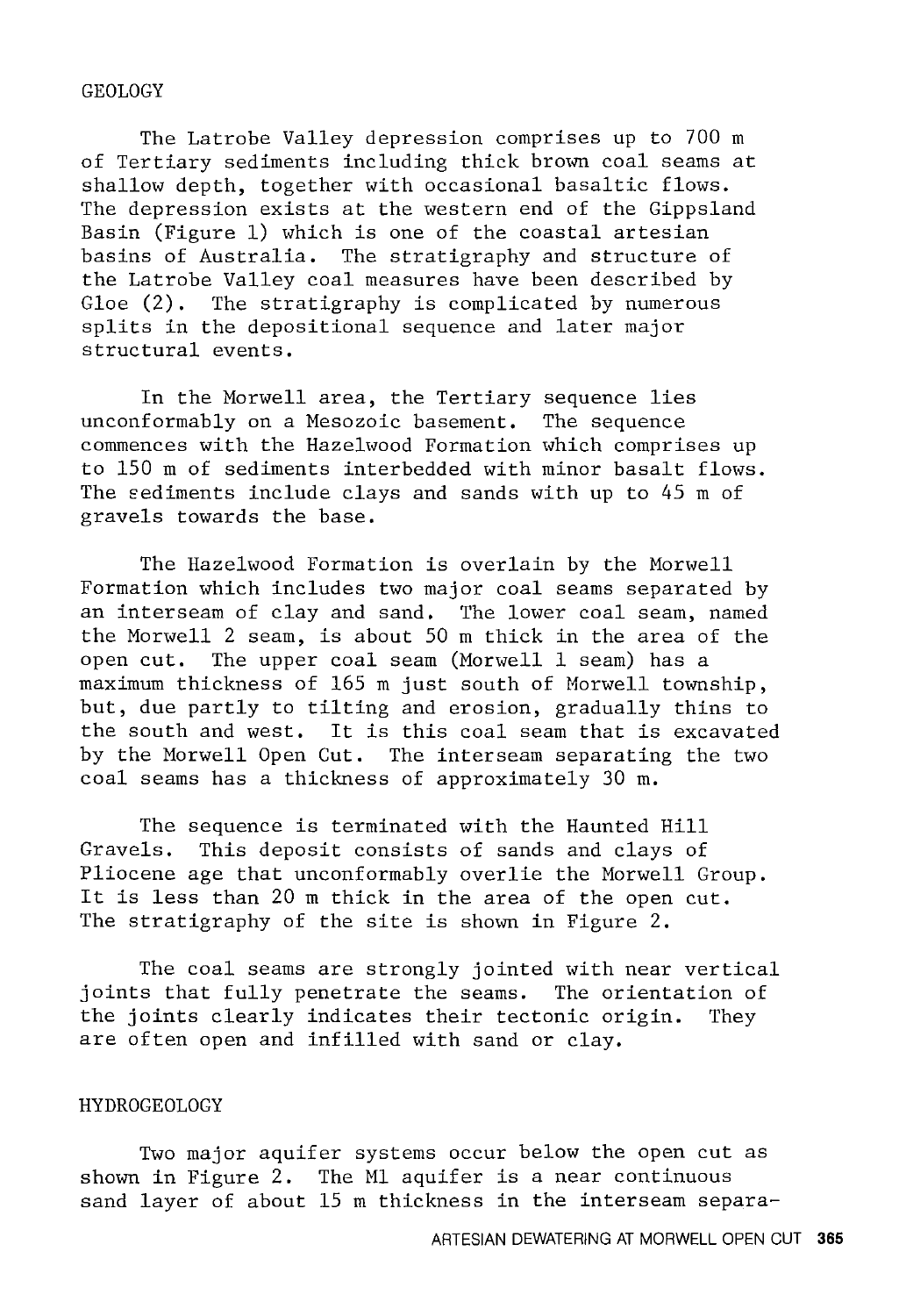

Figure 2 - Morwell Open Cut Section

ting the Morwell 1 and Morwell 2 coal seams. A clay layer separates the aquifer from the base of the Morwell 1 seam. The deeper M2 aquifer system occurs in the Hazelwood Formation as a series of lensoidal sand layers immediately below the Morwell 2 coal seam. The Ml aquifer extends up to 11 km to the western outcrop of the coal measures. To the north the interseam disappears at a distance of about <sup>5</sup>km whereas to the east it has not been traced due to rapid deepening of the strata. The M2 aquifer is less defined, but it is thought to be in hydraulic connection with the basal aquifers that exist as a complex leaky aquifer system throughout much of the Latrobe Valley.

Before open cut operations commenced the piezometric surface of the Ml aquifer was at about +60 m AHD which is very close to ground surface. In fact, it is on record that as early as 1913 artesian flows were obtained from deep bores in topographically low areas. This was possible as it has been found that the artesian pressures increase with depth.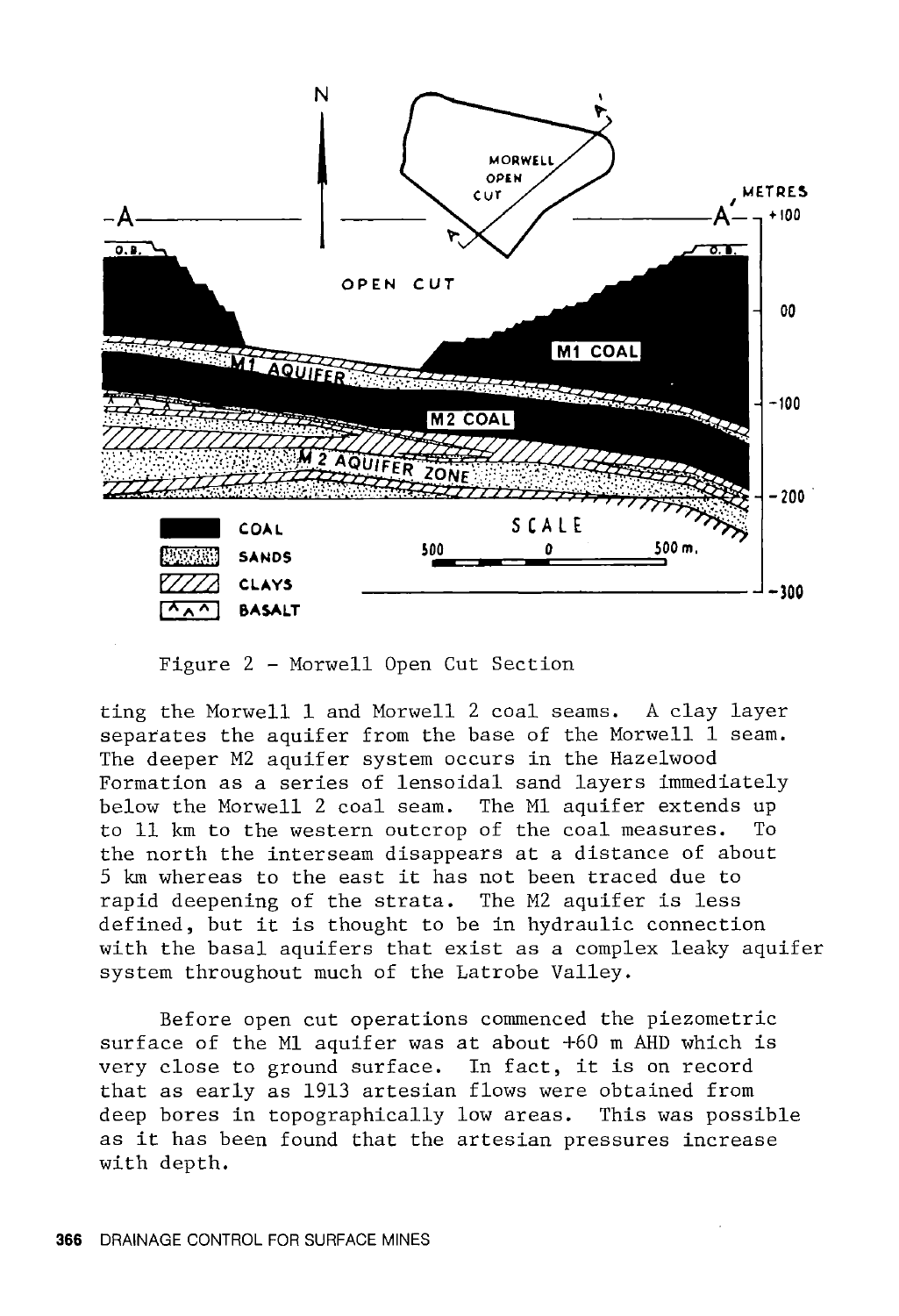The recharge source to both aquifers is not precisely<br>known. However, indications are that they are both However, indications are that they are both recharged from the hills at the western edge of the Latrobe Valley and possibly from the Moe Basin through the Haunted<br>Hills. This inference is made from the relationship This inference is made from the relationship between piezometric surface and distance from centre of pumping shown in Figure 3. Carbon dating of the waters supports this boundary source and also suggests that the aquifers obtain leakage from deeper aquifers and drainage from consolidating aquitards.



Figure 3 - Drawdown-Distance Relationships

The temperature of the artesian waters is high and the geothermal gradient is several times greater than<br>world average. The average temperature of the water The average temperature of the water pumped from the Ml and M2 aquifers is 46°c and 55°c respectively. The waters are of reasonable quality with total dissolved solids averaging about 400 mg/l for both aquifers, but they can be highly corrosive to mild steel.

The Ml aquifer sands are reported by Barton (3) to be poorly sorted, positively skewed mature sediments with a mean particle size in the coarse sand range. The sands are predominantly clear, detrital quartz. Experience has shown the M2 aquifer sands to be of a similar nature. Pump tests done during the late 1960s indicated that the transmissivity of the M1 aquifer is 325  $m^2$ /day and the storage coefficient is 1 x  $10^{-3}$ . The average M2 aquifer parameters determined from a controlled recharge test in 1973 are transmissivity equal to  $1700 \text{ m}^2/\text{day}$  and storage coefficient equal to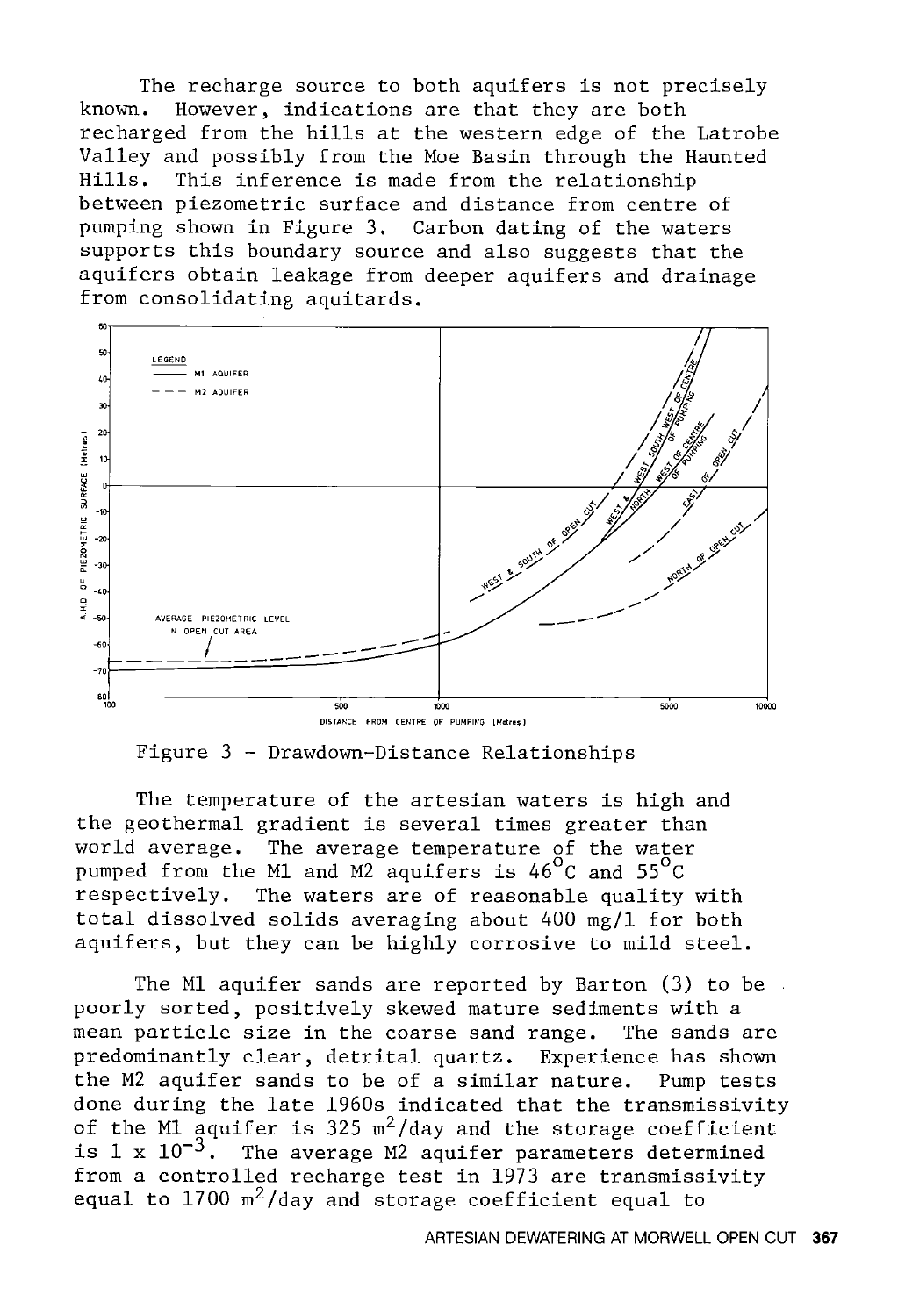$3 \times 10^{-4}$  (Golder, Brawner and Assoc  $(4)$ ).

#### REQUIREMENTS FOR STABILITY

To prevent catastrophic floor heave, it is required that the water pressure in the aquifers below the open cut be less than the equilibrium pressure of the aquifer. The equilibrium pressure is that pressure which just balances the weight of the overlying sediments. Consequently, as the depth of the open cut is increased, the weight of overlying sediments is reduced, and the required amount of aquifer depressurisation is increased. It is assumed that the weight of the overlying sediments of clay and coal provide the reactive force required for stability as shown in Figure 4. The shear strength of the material separating the aquifer and open cut base cannot be relied upon for assistance because of the large floor area and the presence of near vertical joints that penetrate the full thickness of the coal seams.



Figure 4 - Equilibrium Forces

To maintain stability, it is required that the artesian pressure at every location be lower than the corresponding equilibrium pressure. The critical location is where the weight of the overlying sediments is a minimum (deepest part of open cut) and aquifer depressurisation should be centred on that location to minimise pumping.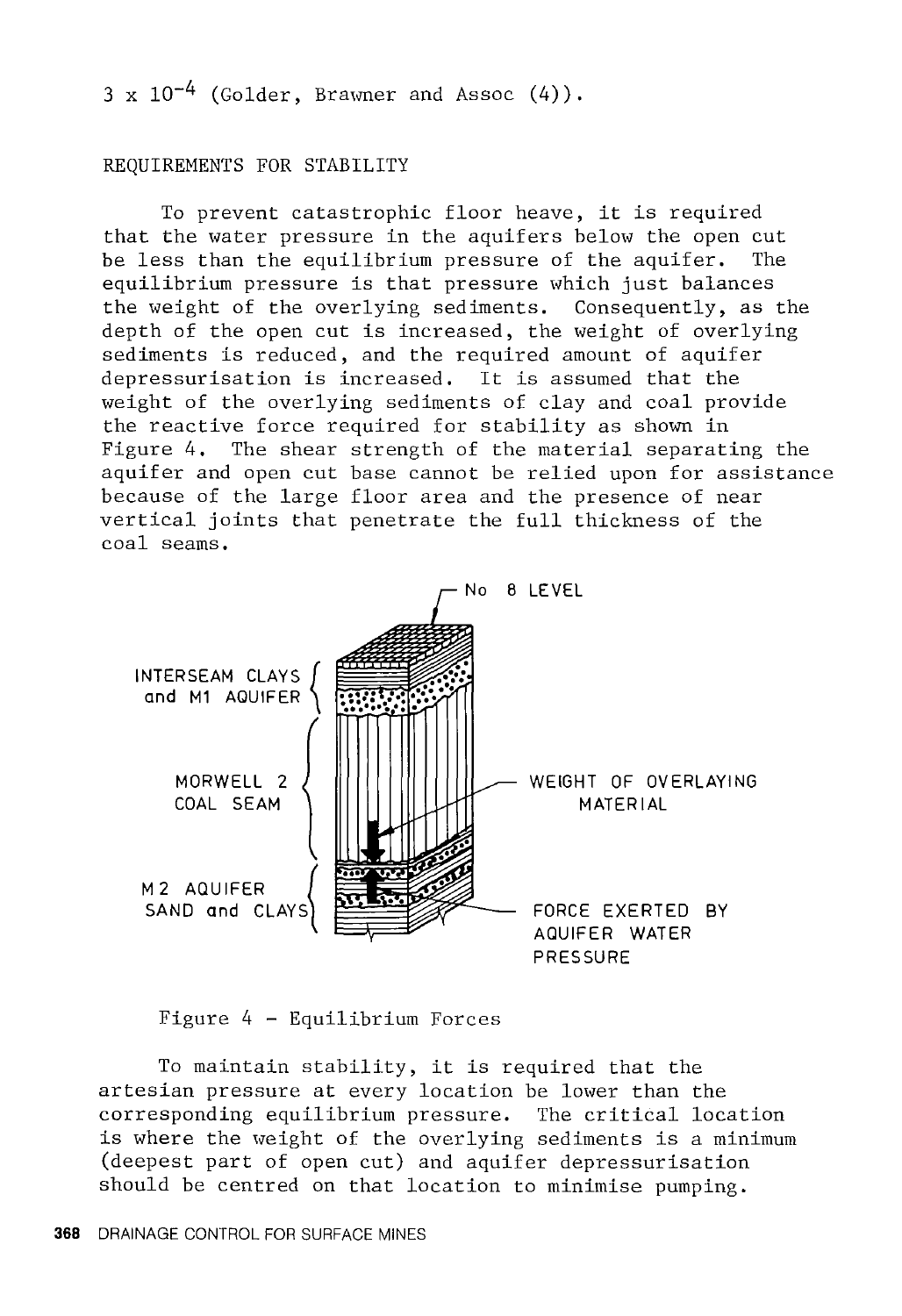A factor of safety is applied to the determination of the equilibrium pressure to allow for uncertainty in the assessment of the forces involved. The factor of safety against floor heave is defined as -

```
Factor of safety = \frac{\text{Weight of material overlying aquifer}}{\text{Force exerted by aquifer water pressure}}
```
A system of "target", "security" and "emergency" piezometric pressures developed by Brown (5) and extended by Hutchings and Guest (6) is used to assist the operating staff in maintaining the stability of the current critical area and provide a code to the status of that stability. For each condition a different factor of safety is used which corresponds to a different probability of failure.

| Condition                               | Stability M1 Aquifer |                                     | M2 Aquifer           |                                     |
|-----------------------------------------|----------------------|-------------------------------------|----------------------|-------------------------------------|
|                                         | Safety               | Factor of Probability<br>of Failure | Safety               | Factor of Probability<br>of Failure |
| Target<br>Security<br>Emergency $ 1.16$ | 2.0<br>11.37         | 0.005<br> 0.05<br>0.20              | 1.30<br>1.20<br>1.06 | 0.005<br>0.05<br>0.20               |

The following values are used:

The "target" piezometric levels are those below which it is aimed to maintain the aquifer piezometric levels during normal operations. These levels provide a buffer below the "security" levels to allow for pump outages. The "security" level is the highest level at which floor stability is deemed safe. If the "security" levels are exceeded, local emergency action is taken to reinstate pumps. Finally, if the "emergency" levels are exceeded then serious disruption to coal winning operations is likely and general emergency procedures are invoked to re-establish safe piezometric levels.

The "target" level for the Ml aquifer is simply selected as the lowest point in the open cut and the "target" factor of safety for the M2 aquifer is the optimum value determined with respect to cost of failure. The factors of safety for the "security" condition were selected so that the actual factor of safety would be unity if the uncertainty of measurement of the water pressure,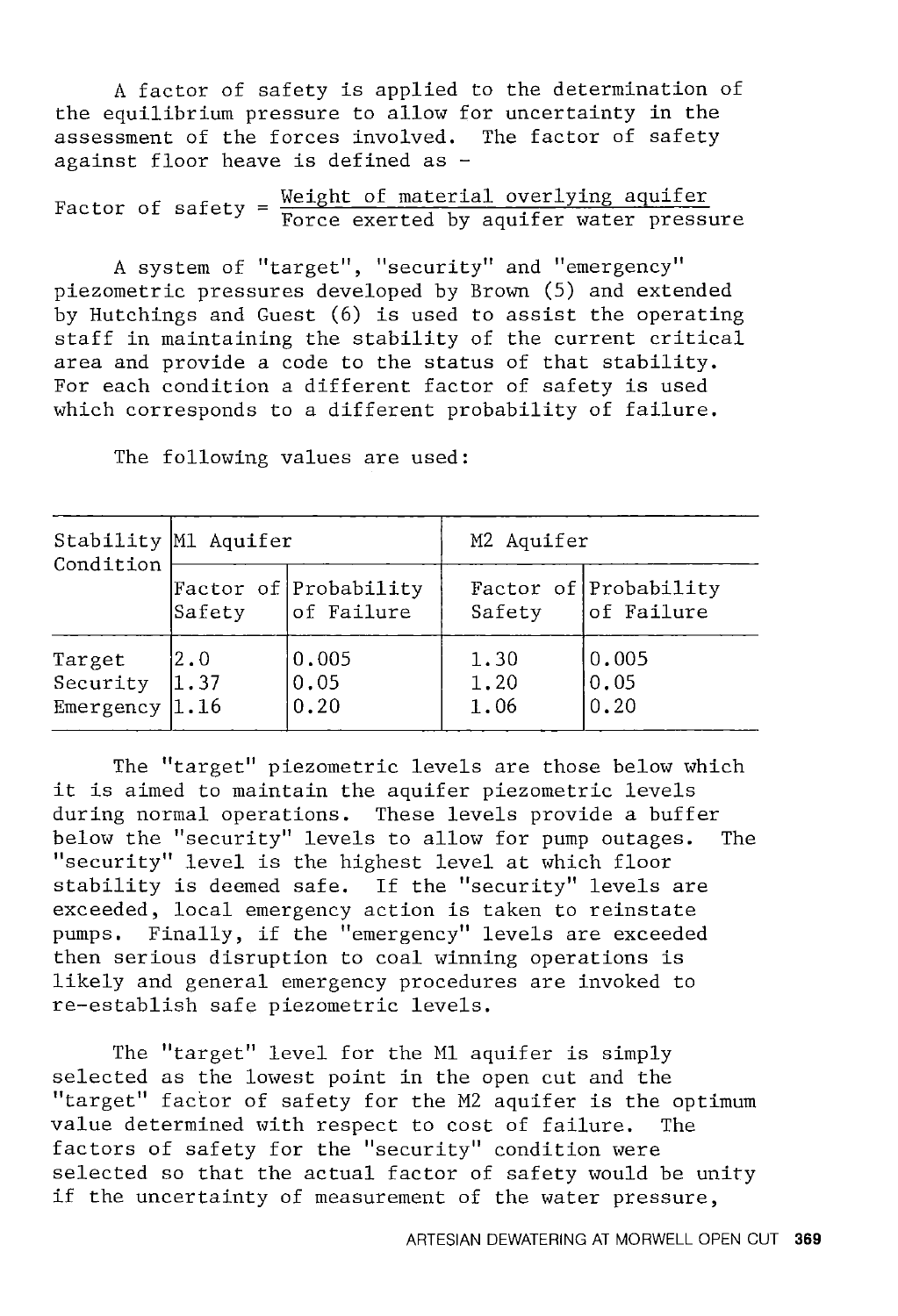the material thickness, and the material density were to take their worst case. The "emergency" factors of safety provide a probability of failure of approximately 20% (Hutchings and Guest (6)).

Under present conditions with the M2 aquifer at its "target" level and if all pumping ceased, it would take about 45 minutes to reach the "security" level and 10 hours to reach the "emergency" level. The times are estimated using the method suggested by Golder, Brawner and Assoc (4). For partial outages the times are significantly increased.

#### DEWATERING OPERATIONS

Before the project started, it was realised that the artesian pressure in the Ml aquifer would require lowering as the eventual base of the open cut was to be within 15 m of that aquifer. In 1960 the piezometric surface of the aquifer was more than 120 m above the base (-63 m AHD).

Artesian dewatering commenced in 1960 when four freeflow bores were drilled on No 1 coal level. By mid 1965 the piezometric surface had been reduced from +60 m AHD to about +15 m AHD by a succession of free flow bores as described by Gloe (7). The total flow from the aquifer peaked at 167 l/s in 1964. In 1965 the open cut was developed to No 4 level which is at about +10 m AHD.

During this initial period, widespread heaving, up to 2.5 m in places occurred in the floor. With the full development of No 4 level and a pilot opening to No 5 level in 1966 detailed surveys showed that an additional heave of 1.7 m occurred during the year (Gloe, et al (8)). Also, considerable uncontrolled flow of artesian water through the floor of the No 5 level opening indicated the possibility of further heaving. Four additional free flow bores were established on No 5 level and by the end of 1966 the piezometric surface was reduced to +5 m AHD. Nevertheless, at that time it was decided to advance the dewatering program with pumping bores and abandon the free flow concept in an endeavour to avoid further heave.

When the No 5 level and a temporary pump sump on No 6 level were developed in early 1967 the piezometric surface had been lowered by pumping, but the pressure was still too high and the first pilot bore drilled on No 6 level flowed and some heaving occurred. Pumping continued and by mid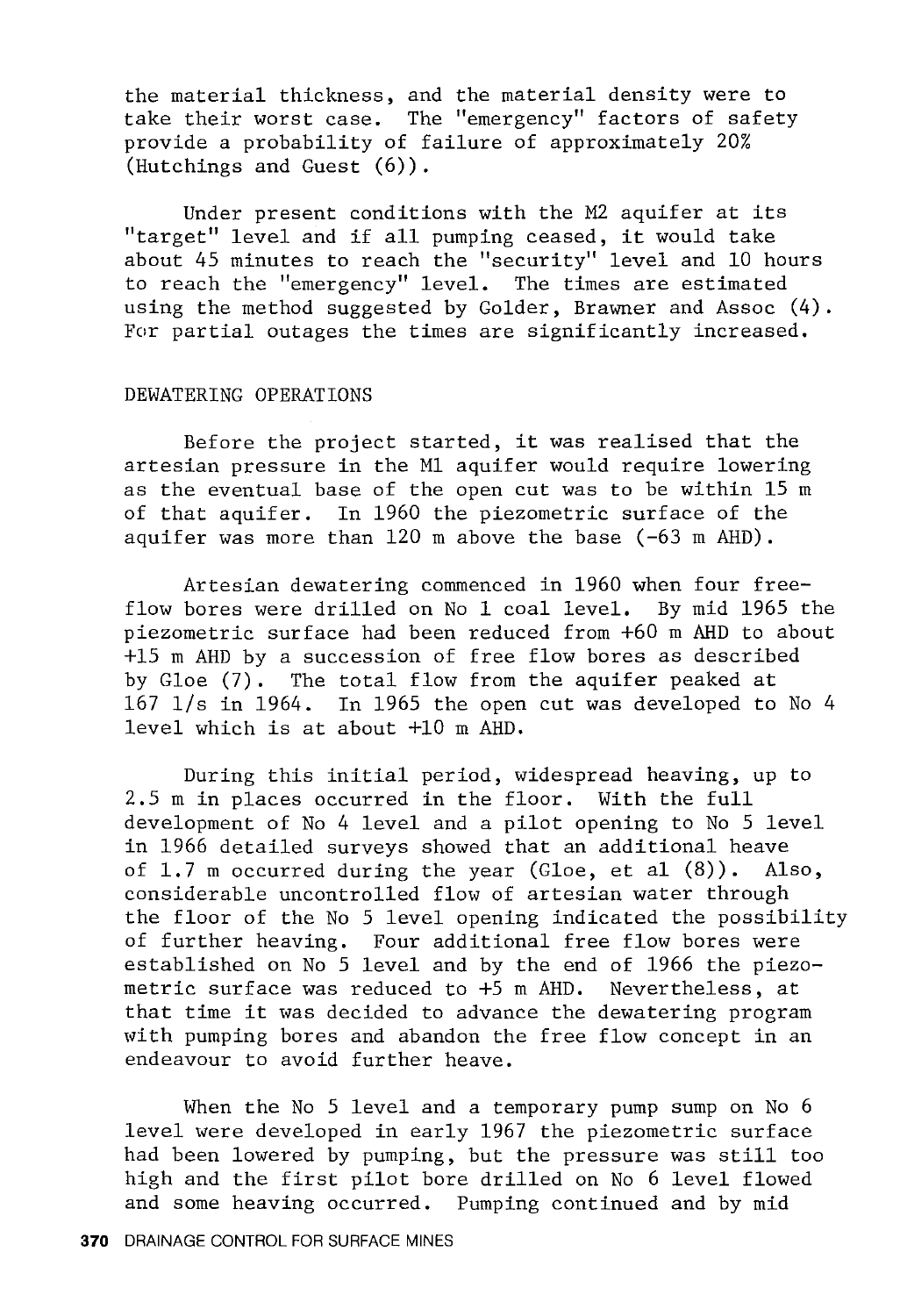1968 the piezometric surface below the open cut was at about  $-23$  m AHD.

In mid 1968 development of No 7 level commenced with a pilot opening and similar conditions to those experienced on No 6 level were encountered. The elevation of the opening was -30 m AHD. As the opening was extended, uncontrolled flow of hot artesian water broke through a number of fissures and cracks in March 1969. The flow gradually increased to an estimated rate of 115 l/s with the total artesian flow being 340 l/s. At that time the piezometric level in the Ml aquifer was -35 m AHD.

Prior to the occurrence of uncontrolled flow on No 7 level, two attempts to dewater the M2 aquifer were unsuccessful because the bores encountered poor aquifer sands. However, by this stage the Ml aquifer dewatering operations had lowered the piezometric pressure of the M2 aquifer to approximately +25 m ARD by upward leakage. In November 1969 a bore drilled from No 7 level into the Morwell 2 coal seam produced a free flow of 45 l/s. The head in the bore was greater than that in the overlying Ml aquifer as was the water temperature. The water was derived from the M2 aquifer through cracks and fissures in the coal. A bore was immediately drilled from No 5 level into the M2 aquifer. Free flow from this bore quickly led to a lowering of pressures and the cessation of the uncontrolled flow on No 7 level by December 1969. During the period of uncontrolled flow, heave of the base amounted to 1.5 m.

In 1970/71 four additional free flow bores were established in the M2 aquifer from No 7 level. The total flow from the aquifer reached 265 l/s in early 1971 and the piezometric level was lowered by about 10 m in the vicinity of No 7 level. By this stage it was realised that much greater flows would be required from the M2 aquifer to establish a safe piezometric level prior to further deepening (Gloe, et al (8)).

The flow from the M2 aquifer was steadily increased by the introduction of pumping bores. In early 1973 the flow had reached 700 l/s but the piezometric surface had only been lowered to -30 m AHD. The dewatering program had called for a level of -48 m AHD before the No 8 level (bottom level) was opened up (Brown (5)).

After 1969 the piezometric surface of the Ml aquifer steadily declined along with the pumping rate. When the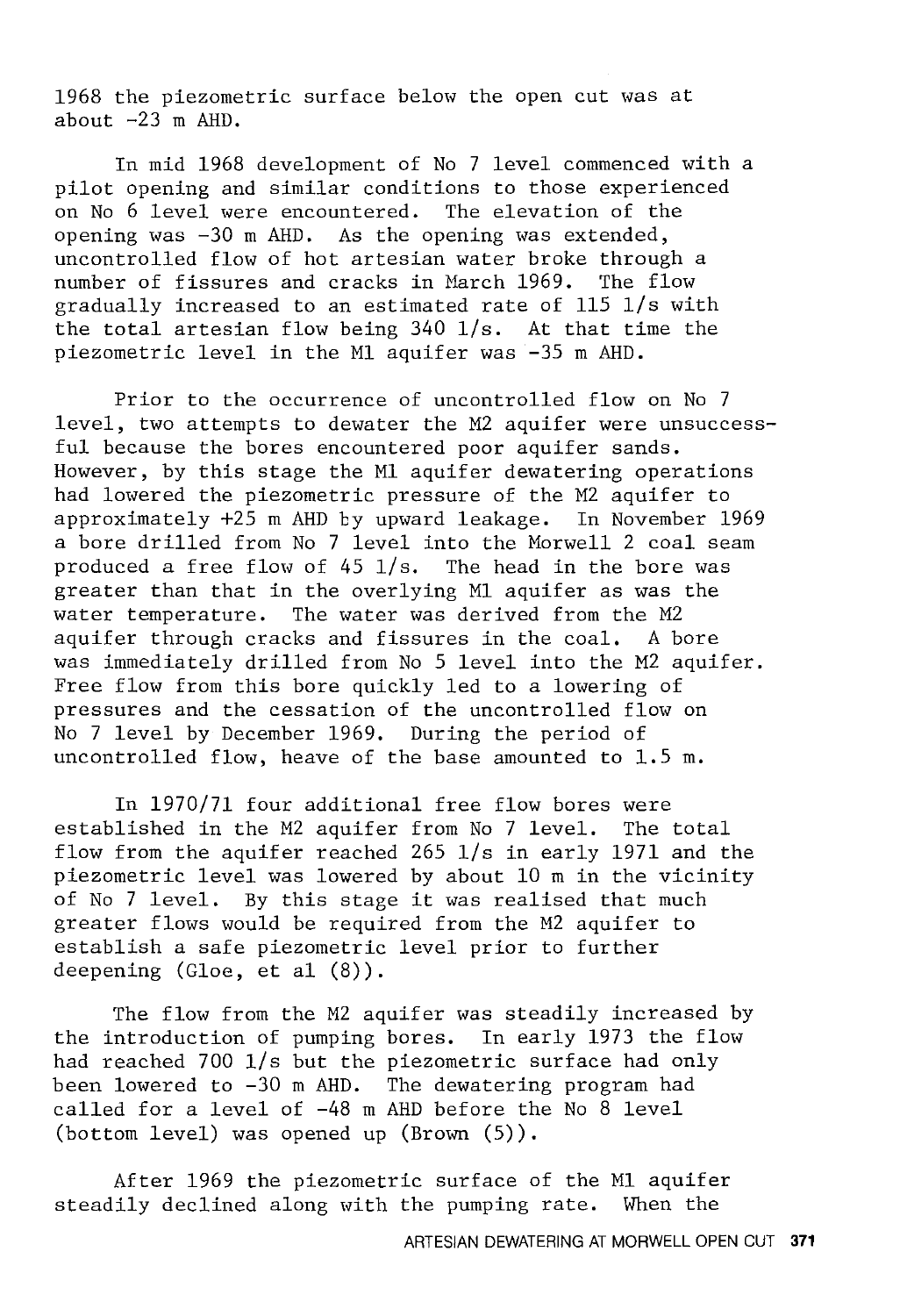No 8 level was opened up in mid 1973 the piezometric surface of the Ml aquifer was at about -61 m ARD and the flow rate was 200 l/s. In an endeavour to meet the target level set for the M2 aquifer the pumping rate from that aquifer was increased. By late 1973 the piezometric surface was slightly above that required and the flow averaged 1000 l/s with peaks in excess of 1100 l/s. Although the target level for the *M2* aquifer was not quite achieved prior to the opening up, no major problems were experienced with the development of No 8 level.

The Ml aquifer flow and level continued to decline until 1976 when the flow rate was 130 l/s and the piezometric surface was at  $-62$  m AHD. Since that time a relatively steady flow rate has been maintained and the level has continued to fall slowly. Over the same period the flow from the M2 aquifer was maintained at about 1000 l/s until 1975 when the piezometric level stood at  $-55$  m AHD. then there has been a small, but steady, decline in pumping rate and a correspondingly small decline in aquifer pressure. The current pumping rate averages 860 1/s.



Figure 5 - Piezometric Levels and Flows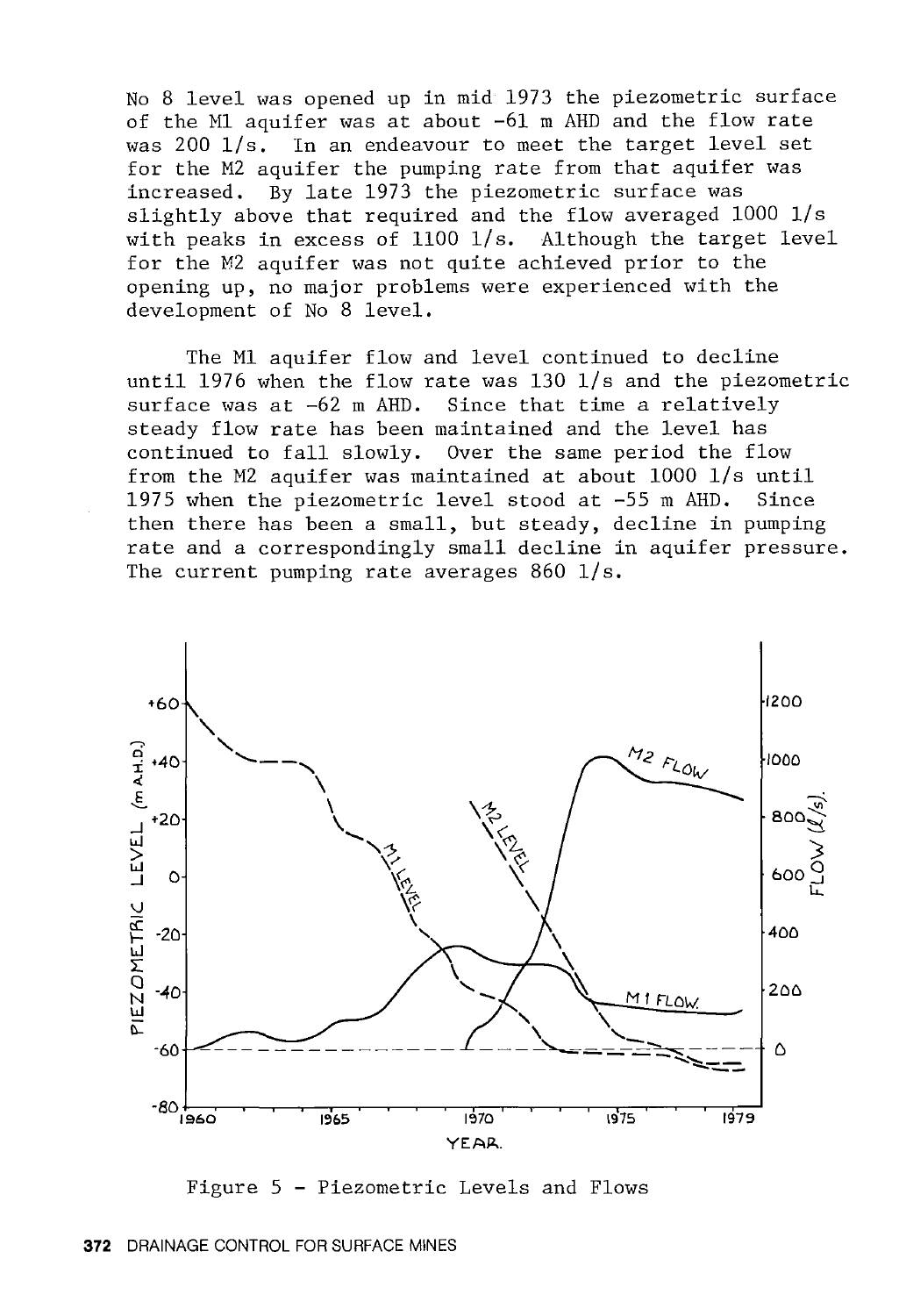The history of piezometric levels and flows from the two aquifers is shown in Figure 5. Figure 6 shows the relationships between piezometric level and flow.



Figure 6 - Relationships Between Piezometric Level and Flow

From Figure 6 the four major episodes through which the dewatering operations have passed can be readily seen. The initial episode embraces the period of free flow from the Ml aquifer and shows a linear relationship between piezometric pressure and flow. The second episode also experienced a linear relationship and encompasses the period that pumping from only the Ml aquifer was carried out. The third episode commenced with the dewatering of the N2 aquifer and continued until stable conditions had been reached and the open cut was developed to its full depth. During this episode there was a slight reduction in flow from the Ml aquifer (less leakage from M2) and piezometric levels dropped. At the same time, there was a positive linear relationship for the M2 aquifer as with the Ml aquifer during the second episode. The final episode is one of consolidation of dewatering operations from both aquifers and it is characterised by reductions in pumping rates and stable equilibrium pressures being maintained.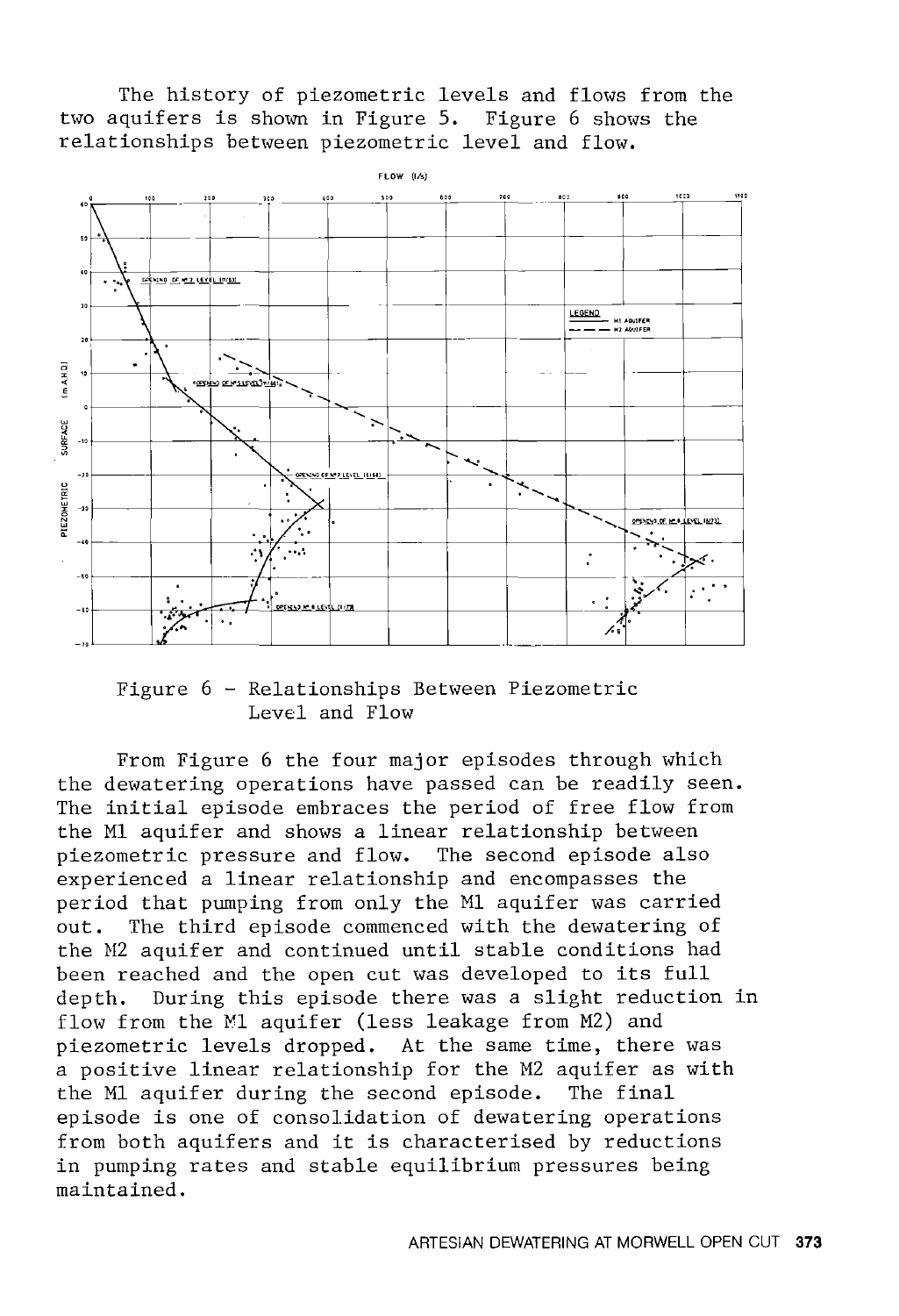#### PUMPS AND BORES

The free flow bores used during the early stages of the dewatering operations for both aquifers were mostly completed using 150 mm diameter steel casing open to the top of the aquifer. A valve at the surface discharged to a V-notch weir for control and measurement. With these bores, problems were often encountered with aquifer collapse due to sand removal.

When pumping bores were introduced, sand had to be excluded and there was experimentation with drilling and screening techniques. Resin bonded gravel screens of 400 mm diameter were used in the early stages along with welded steel bore casing.

After incidents of steel casing failures caused by the corrosive artesian waters, asbestos cement (AC) bore casing with a special coupling was developed in conjunction with a local manufacturer as reported by James Hardie and Co (9). Problems were also encountered during drilling. These included aquifer contamination by drilling mud, loss of circulation, and bore collapse. Consequently, the reverse circulation rotary drilling method was introduced in 1970. Difficulties were also encountered in developing sands through the resin bonded screens and some screen collapses occurred. Current bore construction methods make the use of resin bonded screens impractical and wire wound stainless steel screens are now used as standard (Scott (10)).

Currently, bores are constructed as shown in Figure 7. The procedure is to first drill a pilot hole of 125 to 150 mm diameter and obtain samples of the aquifer sands for screen design. The pilot hole is overdrilled by the reverse circulation method at 1000 mm diameter into the last clay above the aquifer sands. AC casing of 575 mm i.d. is then set into the clays and also supported from the surface. The space behind the casing is generally backfilled with gravel. Drilling is continued through the casing at 560 mm diameter to about 2 m below the last sand. The screen assembly consisting of 406 mm o.d. mild steel pipe with wire wound screens and centralisers is set into the aquifer.

Most bores are gravel packed behind the screens with 4-5 mm standard gravel. In such cases the screens have a 3 mm slot opening. Where natural packing is suitable, generally in the Ml aquifer, slot openings are 1-2 mm. The length of screens varies between 6 m and 14 m.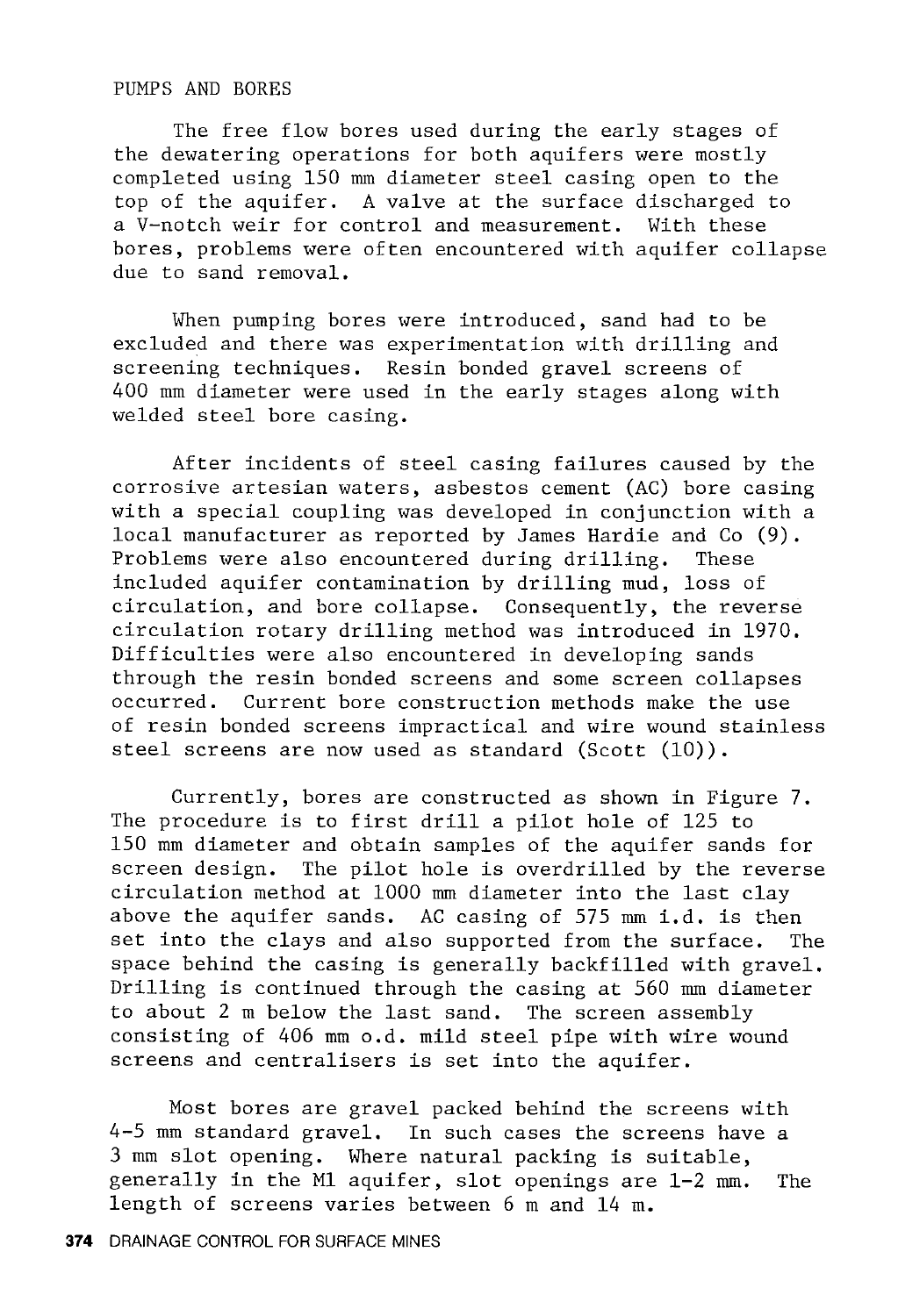

Figure 7 - M2 Aquifer Pumping Bore

Piezometric level observation bores are generally drilled at 150 mm diameter and a slotted 63 mm diameter galvanised iron pipe installed. Key observation bores in the M2 aquifer tap a thin sand seam near the top of the aquifer zone as this is the one that is important to stability.

Submersible motor pump combinations are used in the pumping bores. "Small" units have 70 or 90 kW motors with pumps rated at 75 l/s at 80 m head. "Large" units use 185 kW motors rated at 150 l/s at 85 m head. The pump units are very reliable, most outages being due to power supply problems. However, pump failures caused by sand ingestion or motor thrust bearing breakdown do occur. Currently, with good maintenance and bore construction practices, pump lives are in excess of 30 000 hours.

The submersible pumps deliver to a surface collection system leading to buffer tanks at the base of the open cut. Most bores deliver to the tanks via gravity pipelines, but a pressure pipeline is required from those bores at the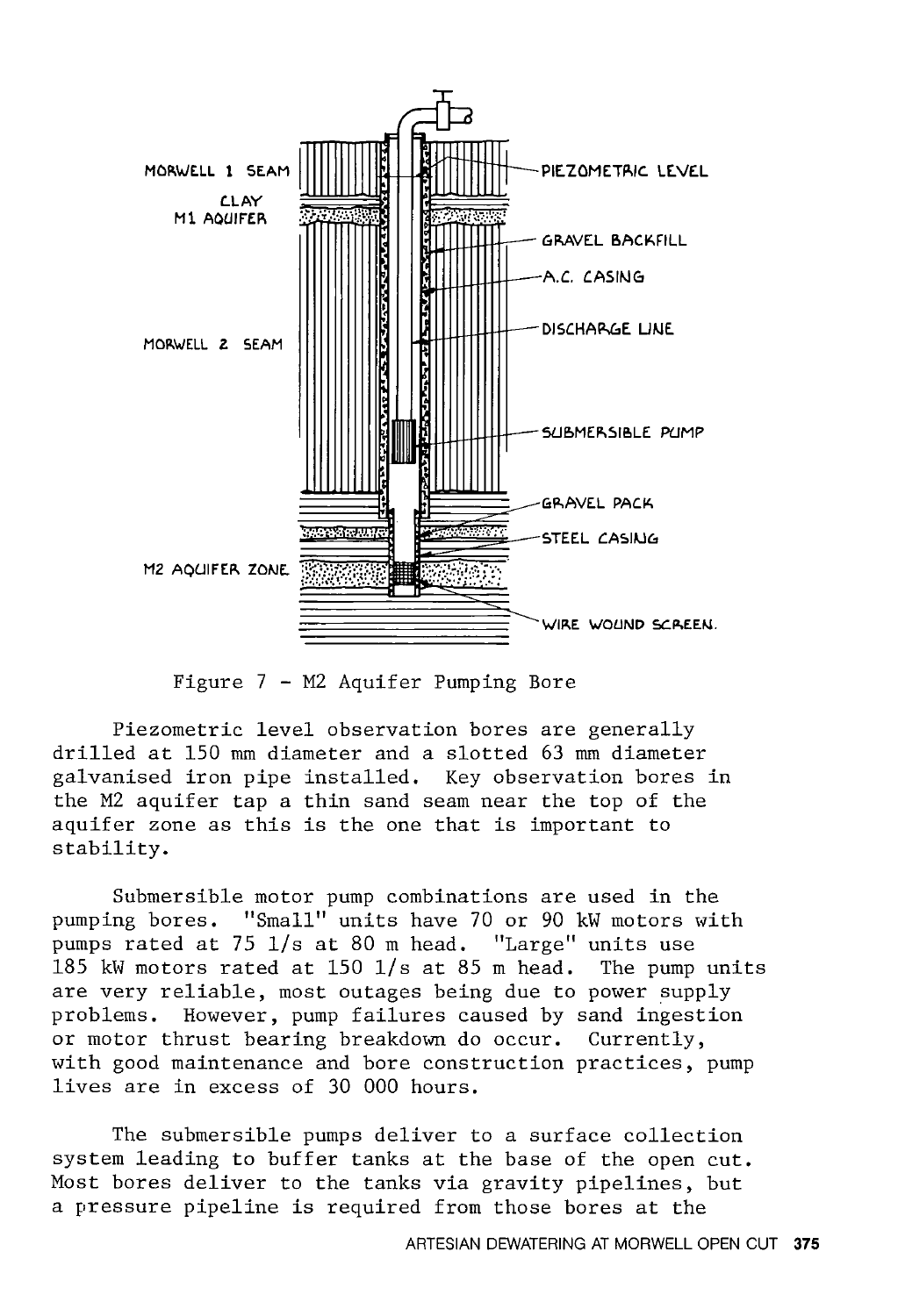lowest parts. The buffer tanks allow sand to settle and dissolved CO<sub>2</sub> to dissipate. Water in the tanks is pumped<br>to the power station cooling pond or directly into the open cut fire protection network with high head centrifugal pumps.

The location of the pumping bores and the key observation bores operational in 1978 is shown in Figure 8. that time there were four Ml aquifer pumping bores with only two in regular use. These bores were. equipped with the "small" pumping units. The M2 aquifer had 13 operational pumping bores with eight in·regular service. These were a mixture of "small" and "large" pumping units. The large number of pumping bores on standby is required to enable rapid reinstatement of the required flow whenever an outage occurs.



Figure 8 - Location of Bores

Each aquifer has three key observation bores to monitor the piezometric surfaces. The bores are carefully selected for location and response to changes in pumping rate. The average level from the key bores in each aquifer is used as a measure against the "target" piezometric level.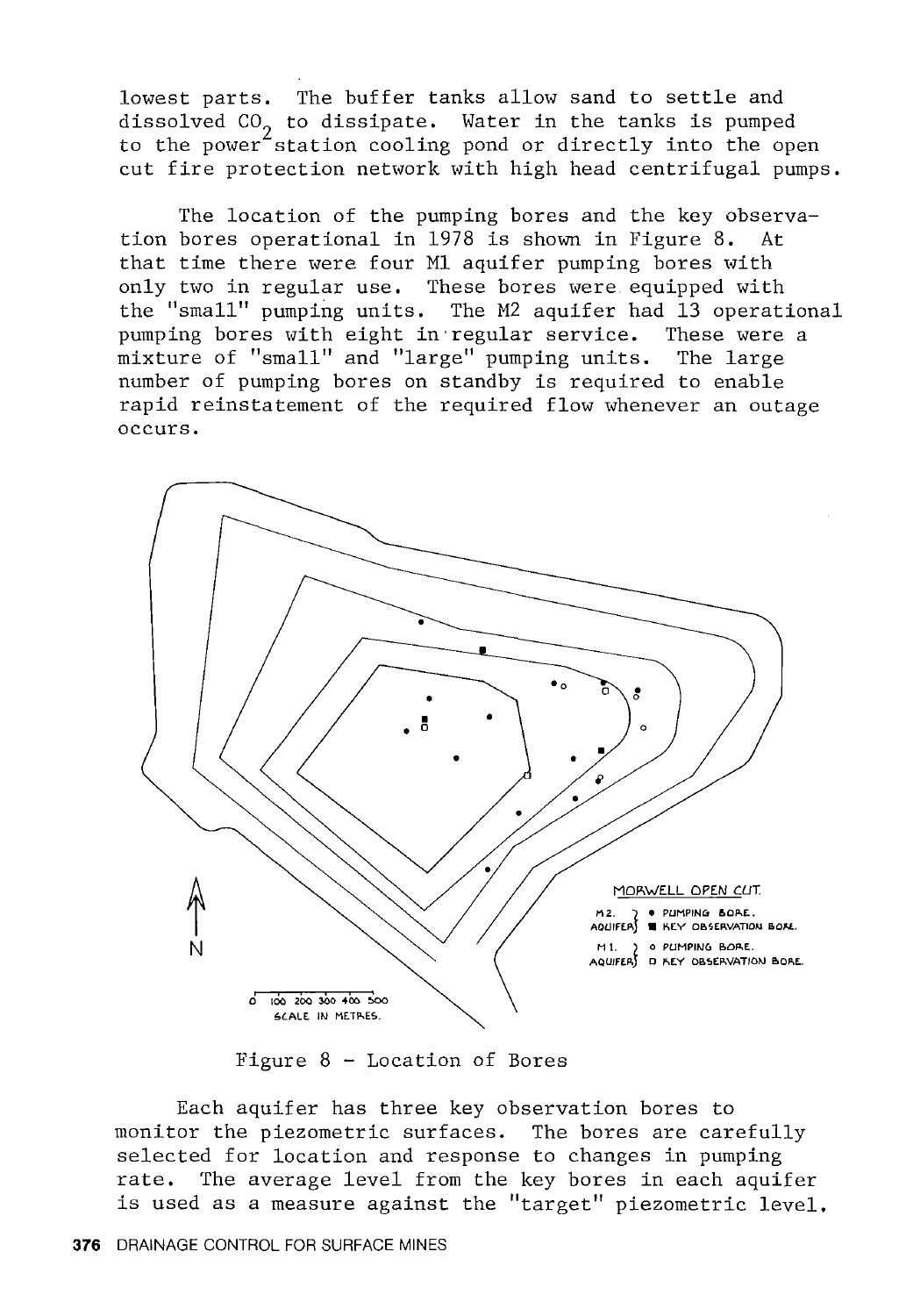A large number of observation bores are located in and around the open cut. These are used for a variety of purposes, but mostly to provide back-up to the key bores and for studying the wider effects of the dewatering operation.

#### SURVEILLANCE

Monitoring of the dewatering operations is conducted on a routine basis. The piezometric level of the six key observation bores is monitored by continuous recorders. The pumping bores are inspected every shift and flows measured on a weekly basis. The piezometric level of several less important observation bores located within the open cut is also measured on a weekly basis and all other bores within the open cut on a two or three-monthly basis.

Outside the open cut, a network of regional observation bores is established. These tap either the Ml and M2 aquifer close to Morwell Open Cut, but beyond, where the stratigraphy changes, a variety of aquifers (mostly basal) are monitored. The frequency of readings on the regional bores is either two monthly or three monthly depending upon distance from the centre of pumping.

The target flows and levels are routinely adjusted every six months. This is done to take account of critical areas created by the advance of the working faces and the success in achieving previously set target levels.

Whenever an emergency condition arises, close monitoring is carried out until flows are re-established.

# FACTORS ASSOCIATED WITH DEWATERING OPERATIONS

Pumping is required to be continuous to ensure that safe piezometric levels in the aquifers are maintained at all times. If interruptions occur, the piezometric levels in the aquifers rise rapidly. This could cause failure of the open cut floor if flows are not re-established rapidly. Outages due to pump failures, interruptions to the power supply and occasional bore failures make it difficult to maintain a constant pumping rate.

The State's generation system is arranged such that under a system emergency, Morwell Power Station, together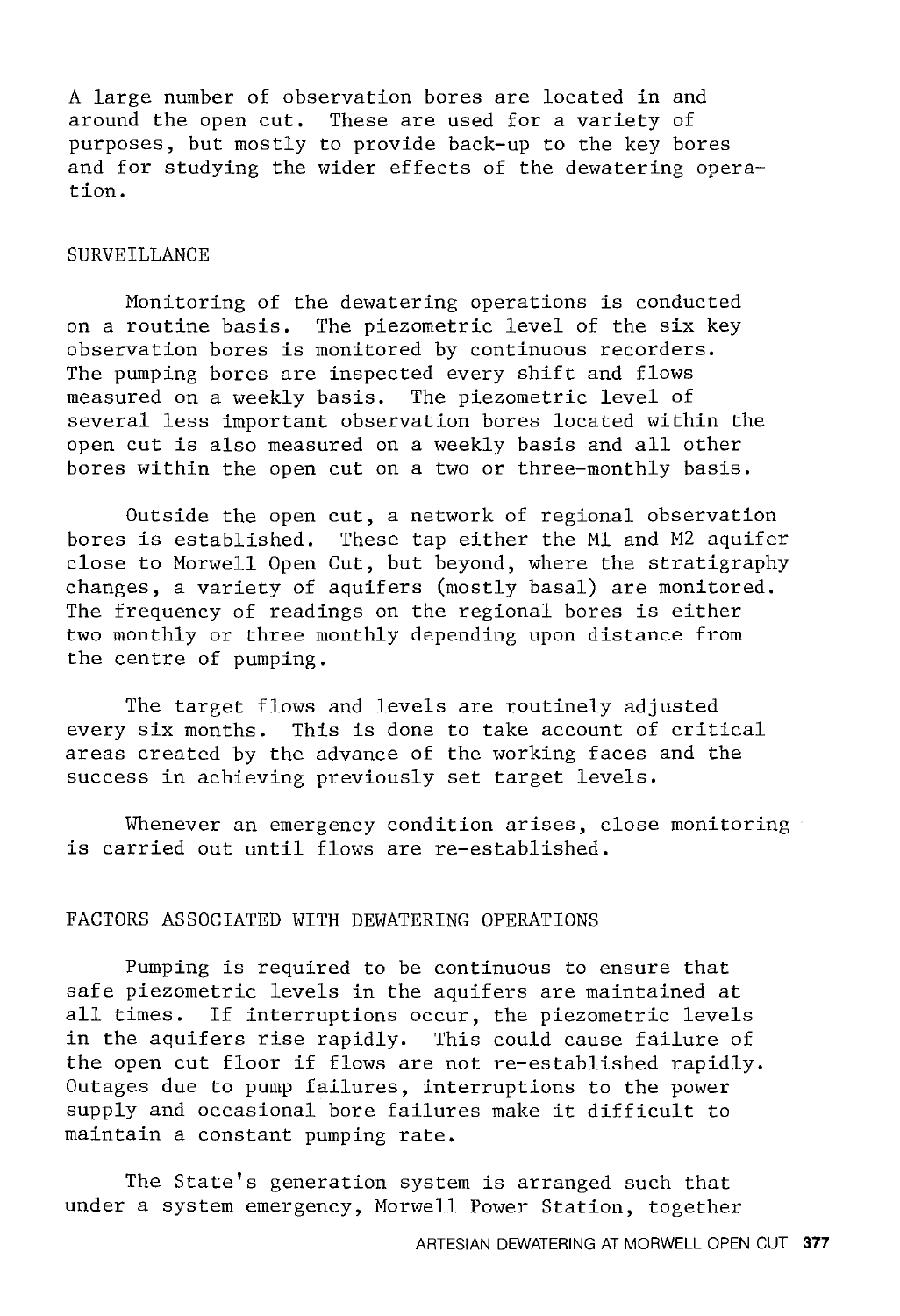with Morwell Open Cut and some other loads, are isolated completely from the rest of the State. This provides a secure overall power supply for the pumping bores as well as the many other important loads of the system.

The most common source of outage is in the open cut electrical distribution system where brief interruptions in<br>the power supply cause the pump motors to stop. Most of the power supply cause the pump motors to stop. these stoppages are of short duration and are overcome quickly. There are several such occurrences each month. If an outage is widespread many man-hours of work can be required to reinstate the pumping.

The worst such occasion was in November 1977 when a major coal fire in the open cut burnt power cables. During the fire, the flow rate from the M2 aquifer dropped to 230 l/s for more than one hour and was less than 50% of normal flow for more than 12 hours. It took about 27 hours to re-establish normal flow. During that time the piezometric level in the M2 aquifer rose by about 10 m. Fortunately, the levels were very low beforehand and the "security" level was not exceeded. It was estimated later that it would have taken three days to reach the "emergency" level under the prevailing conditions. The Ml aquifer bores were not greatly affected.

The work force responsible for the operation of the artesian system and rainfall and surface water pumping is usually six men with many others involved on a part-time basis and during emergencies.

Another factor associated with the dewatering operations is the regional subsidence caused by the widespread drawdown in the aquifers. The effect of open cut operations on large scale earth movements in the Latrobe Valley are fully discussed by Gloe (11) and Hutchings, et al (12). However, those caused by artesian dewatering are briefly discussed here.

A lowering of the piezometric pressure in the aquifers results in an increase in the effective stress in the strata. This in turn leads to consolidation of the coal seams and clayey interseams. The effects of drawdown in the basal aquifers can be seen to extend to the east of Traralgon (Figure 9). Survey data indicate that subsidence contours have a similar pattern with 0.2 m being recorded up to 15 km from the open cut and more than 1.6 m being recorded at Morwell township.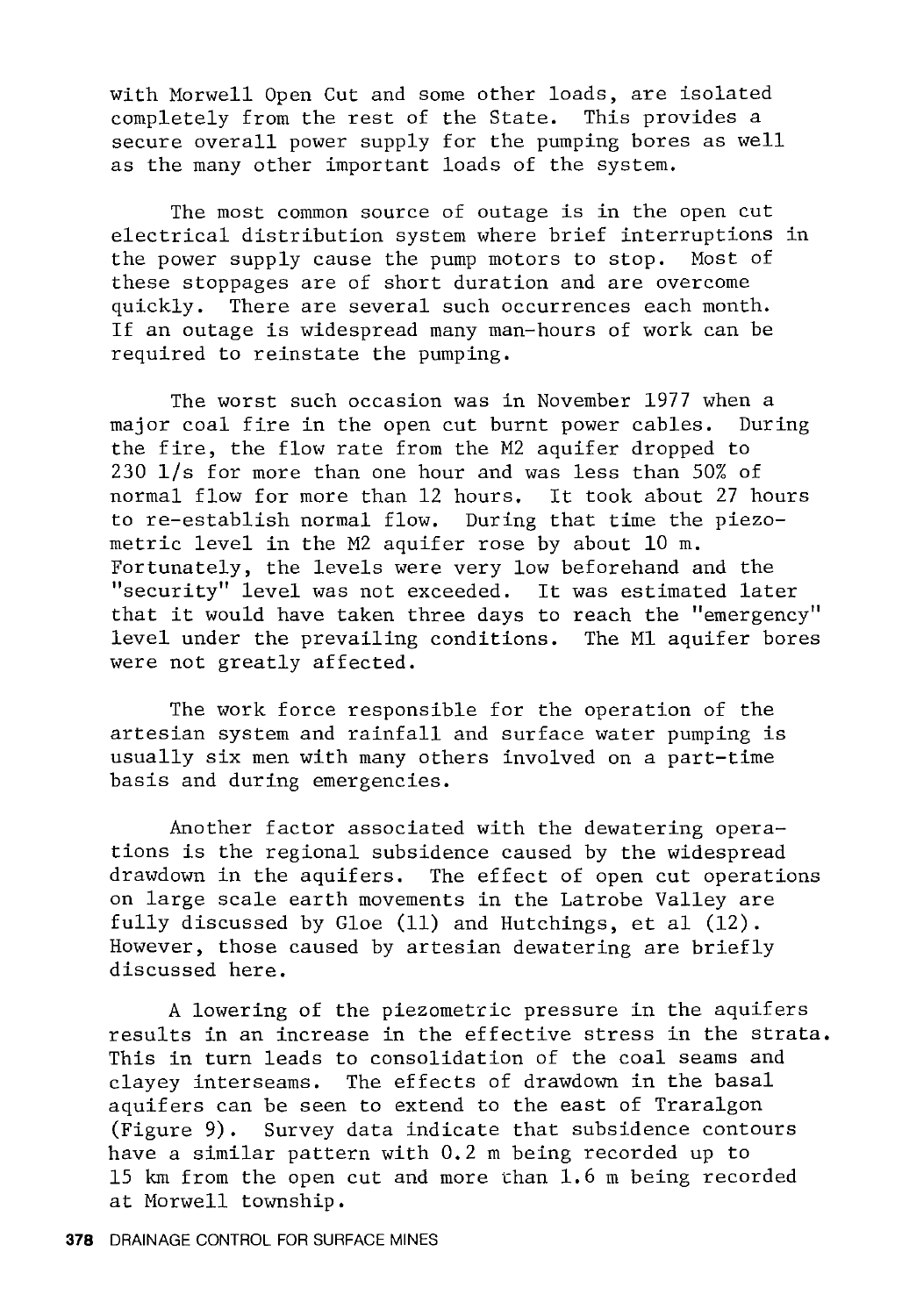

Figure 9 - Regional Piezometric Surface of Basal Aquifers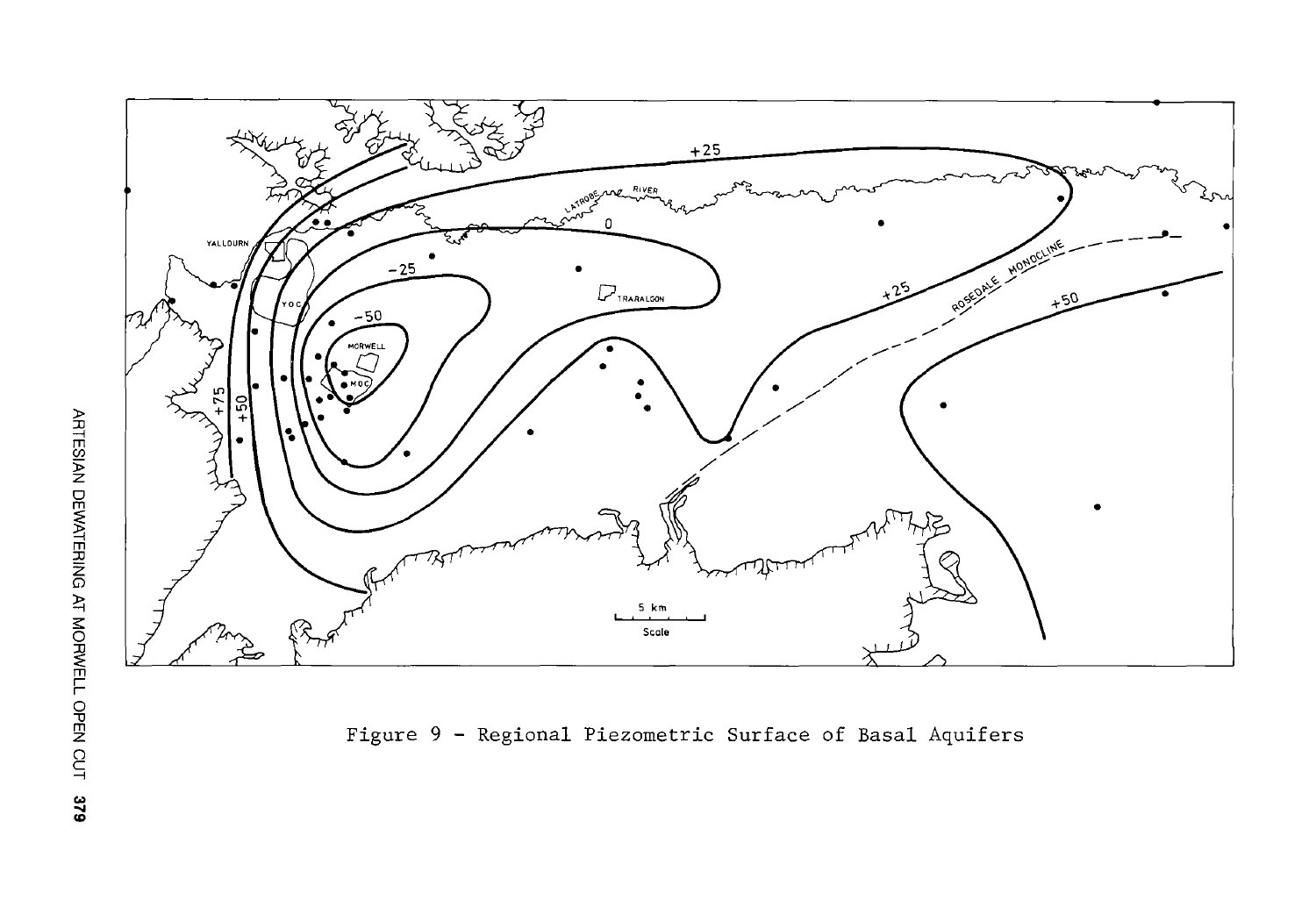In order that the regional drawdowns are reduced to a minimum, an endeavour is made to keep the centre of pumping (centre of mass from operating bores) as close as possible to the critical area. This minimises the required flow. Currently, the working faces are passing through the deepest zone and the critical area is at the toe of the bottom cut. New pumping bores have been established on the floor as close as possible to the toe. By minimising the amount of pumping the rate of regional drawdown is reduced. This slows the rate of subsidence, keeps costs to a minimum, and helps to preserve the water as a resource.

#### CONCLUSIONS

Artesian dewatering is required at the Morwell Open Cut to ensure the stability of the floor against heave. Because of the hydrogeological situation and the importance of the open cut to the State's energy supply the dewatering operations are given special attention. A sophisticated system of pumping bores is operated on a continuous basis with operating personnel motivated to overcome all outages promptly. A large number of pumping bores are maintained on standby and a secure power supply is provided to assist in maintaining the required pumping rate.

Dewatering commenced in 1960, but large scale pumping did not start until 1970. It was not until 1975 that stable piezometric pressures were reached. Since then it has been possible to slightly reduce the pumping rate whilst maintaining stable piezometric levels. It is anticipated that this trend will continue even though the floor area of the open cut is steadily increasing.

The major problems associated with the artesian dewatering operations are those caused by the need for continuous pumping and the regional subsidence resulting from the dewatering.

#### ACKNOWLEDGEMENTS

This information is published with the permission of the State Electricity Commission of Victoria. The contributions made to the work described here by many of our colleagues in the Commission and Golder, Brawner and Associates, Vancouver, is most willingly acknowledged.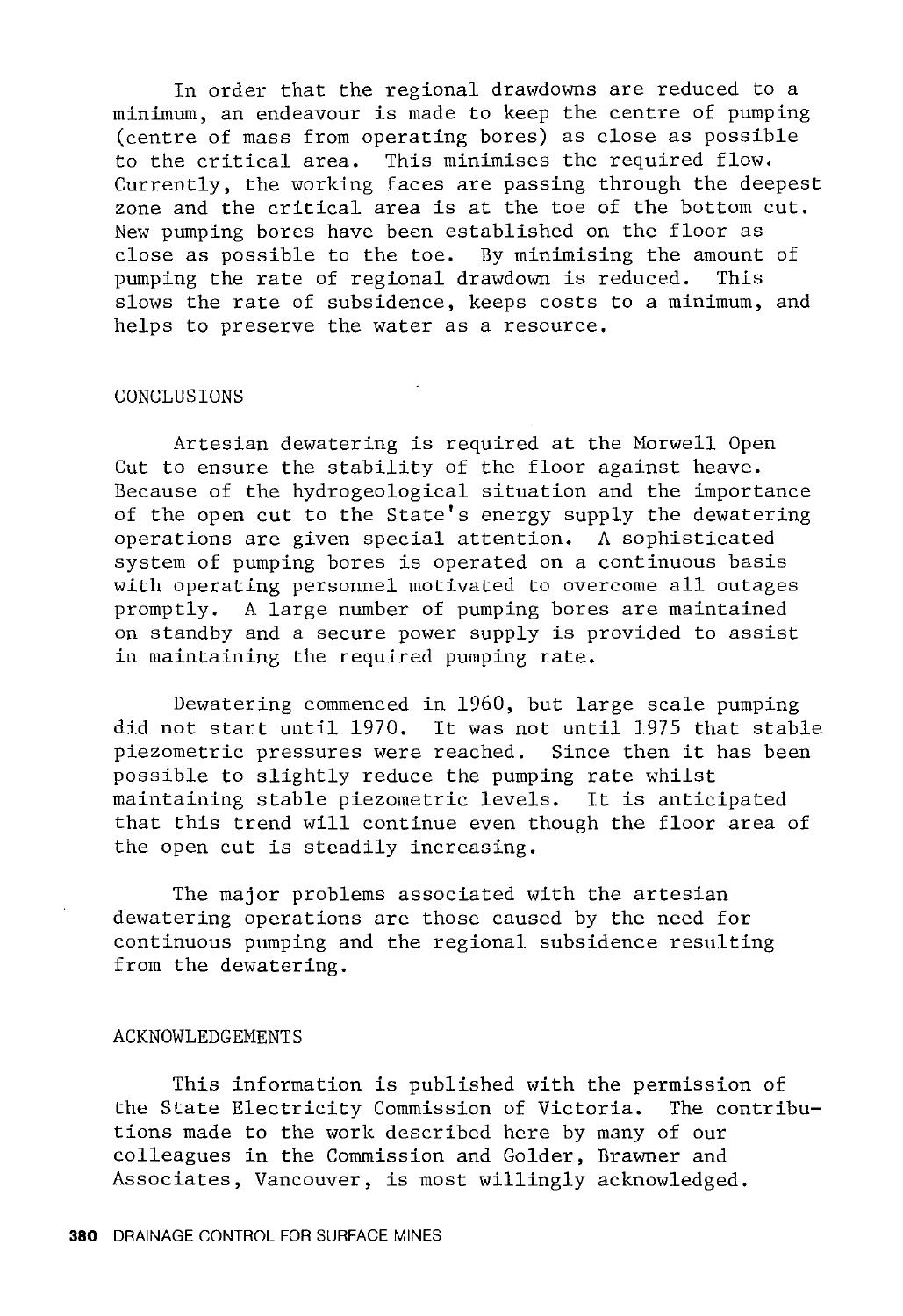#### REFERENCES

- 1 Vogt, W. Stage and Development of the South Indian Neyveli Lignite Project. Braunkohle, 27(5), May 1975.
- 2 Gloe, C S. The Latrobe Valley Coal Measures. Contribution to Tertiary Section of the Geology of Victoria, Geol Soc Aust, July 1974.
- 3 Barton, CM. The Morwell Interseam "Sands". J Geol Soc Aust, 17(2), 1971 : 191-204.
- 4 Golder, Brawner and Assoc. Impact of a Power Outage on the Heaving Safety of the Floor of Morwell Open Cut. Report to SECV prepared by Golder, Brawner and Associates, Vancouver, Report No V75068, October 1975 (unpublished).
- 5 Brown, A. Factors of Safety for Heaving Stability, SECV, Fuel Department, Report No DD58, January 1973 (unpublished).
- 6 Hutchings, R and Guest, J. Morwell Open Cut Artesian Dewatering - Ml and M2 Aquifer Equilibrium Pressure Levels 1976 to 1994. SECV, Fuel Department, Report No DD108, March 1976 (unpublished).
- 7 Gloe, C S. The lowering of the Artesian Water Pressure Surface in the Vicinity of the Morwell Open Cut. Memoirs IAH Congress 1965, Vol VII, Hannover, 1967 : 193-196.
- 8 Gloe, C S, Waghorne, E, Brown, A and James, J P. Earth Movement Investigation - Morwell Open Cut, Review of Underground Water Operations and Investigations. SECV, Planning and Investigations Department, Internal Report, July 1971 (unpublished).
- 9 James Hardie and Co. Dewatering the Brown Coal Open Cuts. Supplement to J Inst Eng Aust, 45(2), December 1973.
- 10 Scott, A. A study of the Performance of Water Well Screening Systems. Master of Engineering Thesis, Uni NSW, Sydney, 1977 (unpublished).
- 11 Gloe, C S. Land Subsidence Related to Brown Coal Open Cut Operations, Latrobe Valley, Victoria, Australia.